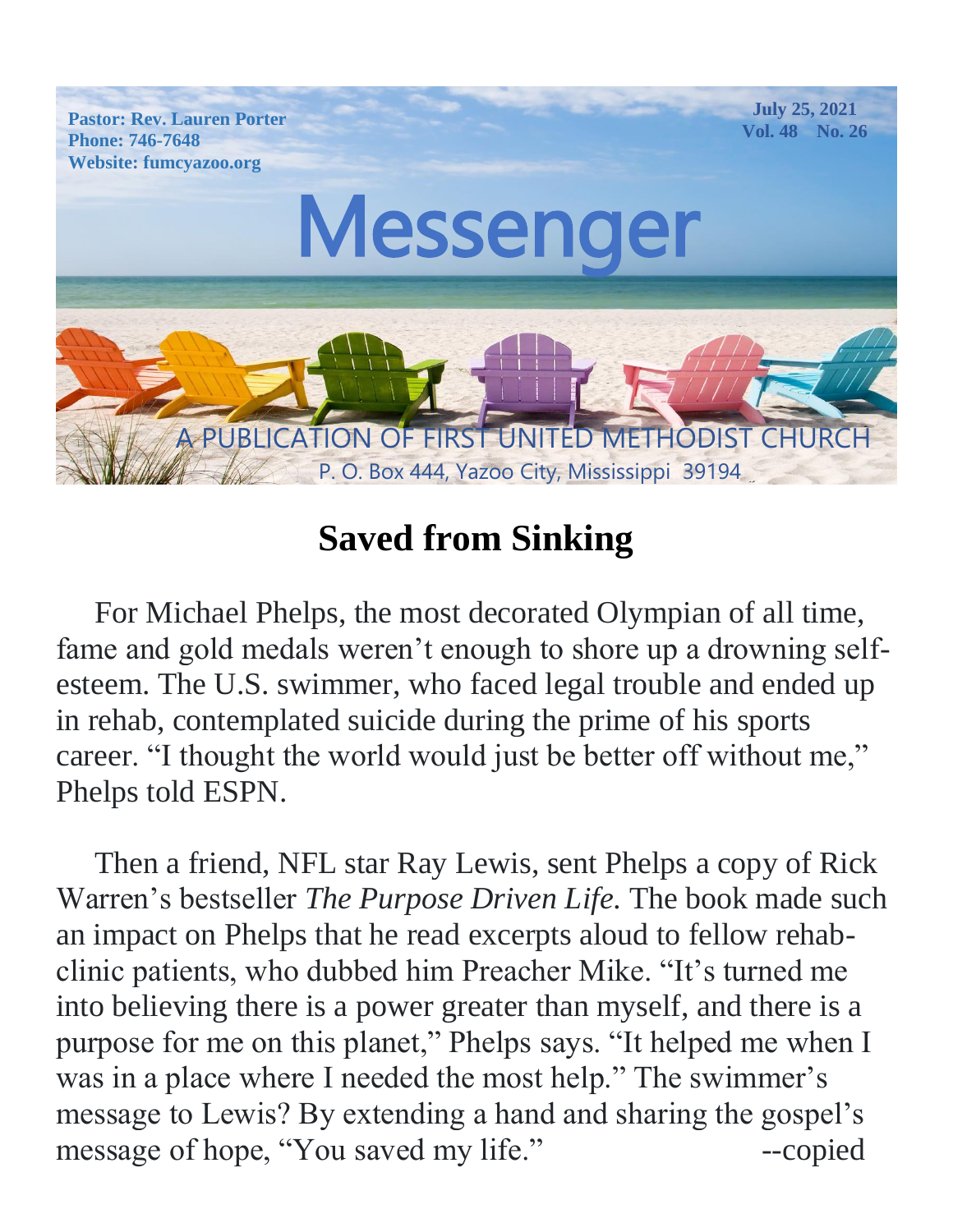

 $P_{\text{P}}$ 9-12 noon Methodist Market  $TUESDAY, JULY$  27 **SUNDAY, JULY 25** 9:00 a.m. Come AZ U R Service 9:50 a.m. Sunday School 11:00 a.m. Traditional Worship Service 11:00 a.m. Live Stream Worship **MONDAY, JULY 26** 6:00 p.m. Emmaus Meeting **SATURDAY, JULY 31** 9-12 noon Methodist Market



- 25. Dr. Walter Burnett, Howard Webb
- 26. Hannah Woods
- 27. Susan Melton
- 28. Sharon Smith
- 30. Jana Bardwell, Mills Paul, Melissa Wyatt, Phil Williams
- 31. Gray Goodman, Daniel Newman

 $\sim$   $\sim$   $\sim$   $\sim$   $\sim$   $\sim$ 

26. Mr. & Mrs. Stephen Harris 28. Mr. & Mrs. Kirk Coulton



 A few weeks ago a gentleman by the name of Dennis Daily called the church office stating that he would be riding the Amtrak to Yazoo City on July 21. He was looking for help to have someone drive him out to Vaughan, MS to see where Casey Jones had the "great train wreck" in 1900. Mr. Daily, a retired radio news anchor in Washington, D.C. for 25 years, travels around the US on the Amtrak visiting historical sites. We immediately thought of Frank Patty. He is a great ambassador for Yazoo City and his interest in and love of trains made him the perfect host.

 He visited the Casey Jones exhibit at the Triangle Cultural Center museum, the Rick's Memorial Library, St. Mary's Catholic Church, and other places of interest.

 Special thanks to Frank Patty for willing to be a tour guide for Mr. Daily. You can see more about Mr. Daily by going to YouTube.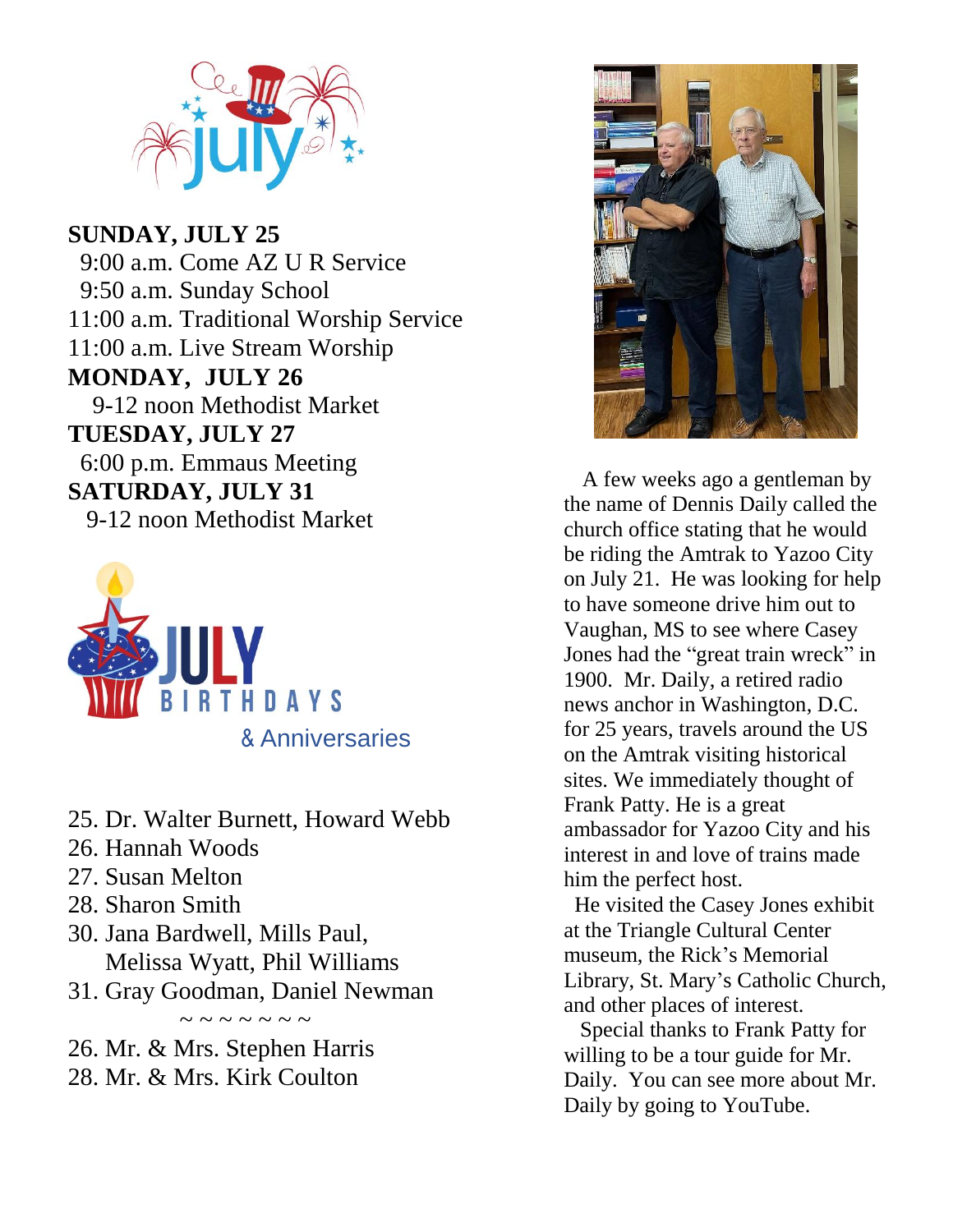# Children's Page



 "But who knows? Maybe it was for a moment like this that you came to be part of the royal family."

Esther 4:14b



This week our Bible story and lesson is from the Book of Jonah in the Old Testament. Our Sunday School lesson is about a Prophet named Jonah. This is a very well-known Bible story with a very important lesson. It is a reminder that God is always there, and we

cannot hide or run away from God.

#### **P22 Ministries & Planet 456**

Be watching for a re-vamped schedule for the Fall. We have been paying close attention to how life has changed and shifted since the pandemic appeared and settled in. We want to meet you and your family in the middle and provide a schedule in which church activities can be included. We are hoping to try a few new things by shifting our Sunday Night Children's activities to Wednesday Night. This new schedule will begin on Wednesday, August 18<sup>th</sup>. If anyone is interested in helping out with a Children's Mid-Week Bible Study, please reach out to the church office or Tera Smith.

Solid Exound

### **Youth Sunday School**

 This Sunday we will conclude our series entitled "Family." This final lesson reaffirms the importance of the role family plays in our values and faith. Families need to make sure that God is at the center and heart of their homes.

## **Sunday & Wednesday Night Group**

 Our groups will begin meeting once again in a few weeks. We will have an End of Summer Gathering and then kick-off our new school year.